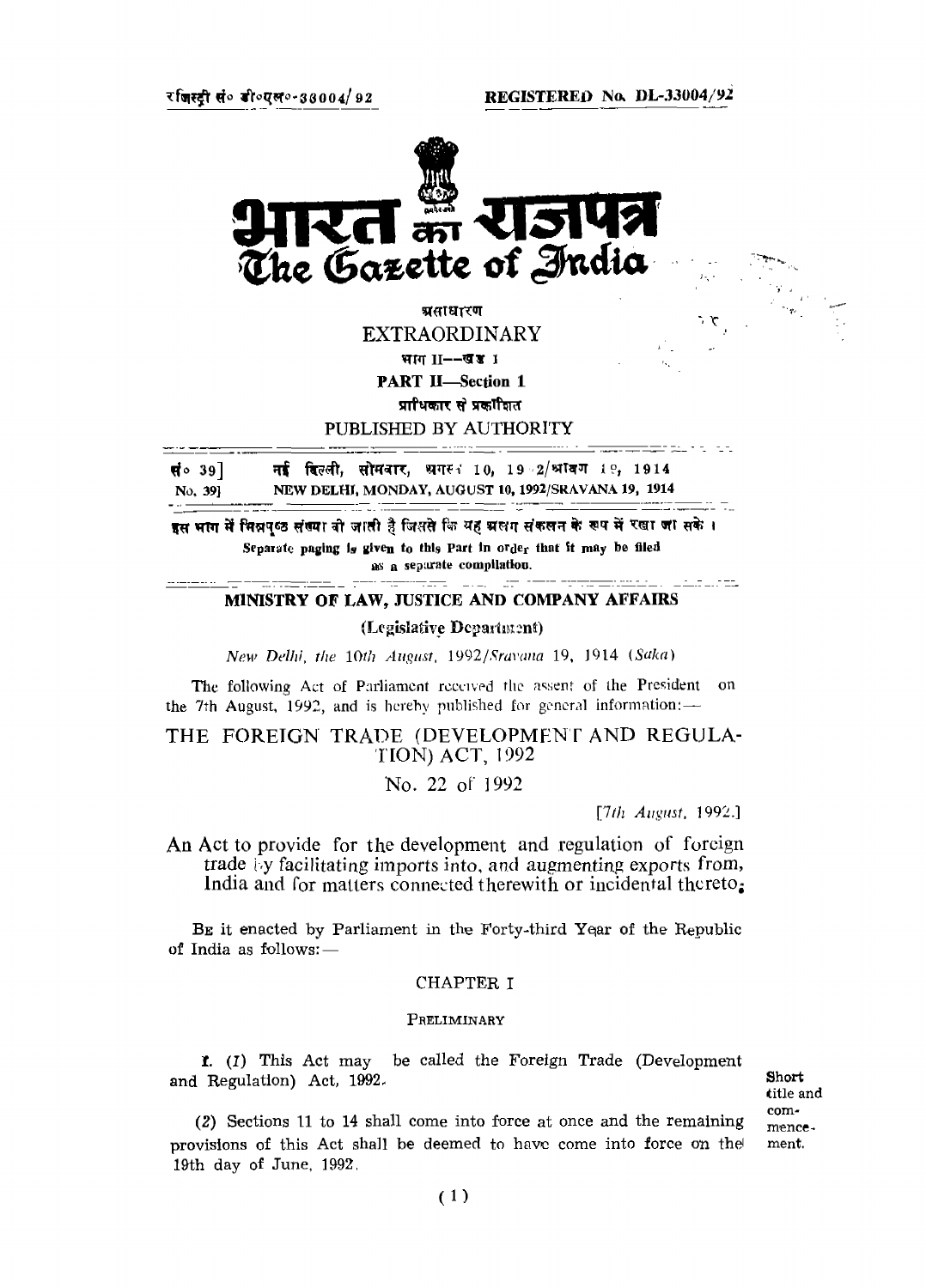2. In this Act, unless the context otherwise requires,—

(a) "Adjudicating Authority" means the authority specified in, or under, section 13;

(b) "Appellate Authority" means the authority specified in, or under, sub-section *(1)* of section 15;

(c) "conveyance" means any vehicle, vessel, aircraft or any other means of transport including any animal;

*id)* "Director General" means the Director General of Foreign Trade appointed under section 6;

(f) "import" and <sup>L</sup>'export" means respectively bringing into, or taking out of, India any goods by land, sea or air;

(f) "Importer-exporter Code Number" means the Code Number granted under section 7;

(p) "licence" means a licence to import or export and includes a customs clearance permit and any other permission issued or granted under this Act;

*(h)* "Order" means any Order made by the Central Govern ment under section 3; and

(i) "prescribed"' means prescribed by rules made under this Act.

# CHAPTER II

# POWER OF CENTRAL GOVERNMENT TO MAKE ORDERS AND ANNOUNCE EXPORT AND IMPORT POLICY

3. (J) The Central Government may, by Order published in the Official Gazette, make provision for the development and regulation of foreign trade by facilitating imports and increasing exports.

(2) The Central Government may also, by Order published in the Official Gazette, make provision for prohibiting, restricting or otherwise regulating, in all cases or in specified classes of cases and subject to such exceptions, if any, as may be made by or under the Order, the import or export of goods.

*(3)* All goods to which any Order under sub-section (2) applies shall be deemed to be goods the import or export of which has been prohibited under section 11 of the Customs Act, 1962 and all the provisions of that Act shall have effect accordingly,

52 of 1962.

Continuance of existing Orders,

Powers to make provisions relating to imports and exports.

> 4. All Orders made under the Imports and Exports (Control) Act, 1947, and in force immediately before the commencement of this Act shall, so far as they are not inconsistent with the provisions of this Act, continue to be in force and shall be deemed to have been made under this Act.

Definitions.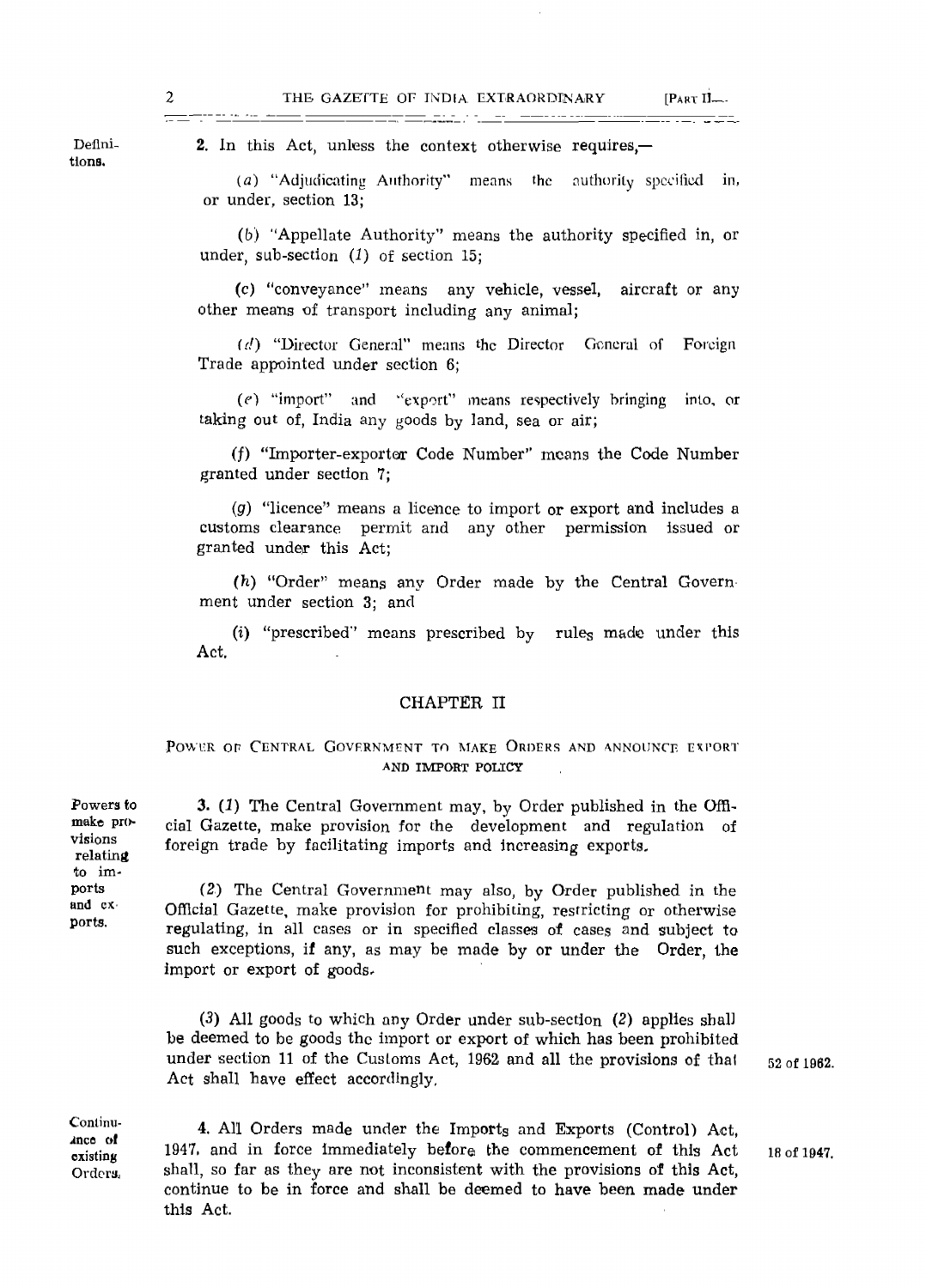5. The Central Government may, from time to time, formulate and announce, by notification in the Official Gazette, the export and import policy and may also, in like manner, amend that policy.

6. *(1)* The Central Government may appoint any person to be the Director General of Foreign Trade for the purposes of this Act-

(2) The Director General shall advise the Central Government in the formulation of the export and import policy and shall be responsible for carrying out that policy.

(3) The Central Government may, by Order published in the Official Gazette, direct that any power exercisable by it under this Act (other than the powers under sections 3, 5, 15, 16 and 19) may also be exercised, in such cases and subject to such conditions, by the Director General or such other officer subordinate to the Director General, as may be specified in the Order.

## CHAPTER III

## IMPORTER-EXPORTER CODE NUMBER AND LICENCE

7. No person shall make any import or export except under an Importer-exporter Code Number granted by the Director General or the officer authorised by the Director General in this behalf, in accordance with the procedure specified in this behalf by the Director General.

## 8. (I) Where—

(a) any person has contravened any law relating to Central excise or customs or foreign exchange or has committed any other economic offence under any other law for the time being in force as may be specified by the Central Government by notification in the Official Gazette, or

*(b)* the Director General has reason to believe that any person has made an export or import in a manner gravely prejudicial to the trade relations of India with any foreign country or \*o the interests of other persons engaged in imports or exports or has brought disrepute to the credit or the goods of the country,

the Director General may call for the record or any other information from that person and may, after giving to that person a notice in writing informing him of the grounds on which it i<sup>s</sup> proposed to suspend or cancel the Importer-exporter Code Number and giving him a reasonable opportunity of making a representation in writing within such reasonable time as may be specified in the notice and, if that person so desires, 'of being heard, suspend for a period, as may be specified in the order, or cancel the Importer-exporter Code Number granted to that person.

(2) Where any Importer-exporter Code Number granted to a person has been suspended or cancelled under sub-section  $(1)$ , that person shall not be entitled to import or export any goods except under a special licence, granted, in such manner and subject to such conditions as may be prescribed, by the Director General to that person.

Suspension and cancel, lation of Importerexporter Code

Number.

Importerexporter Code Number.

policy.

Appointment of Director General and his functions.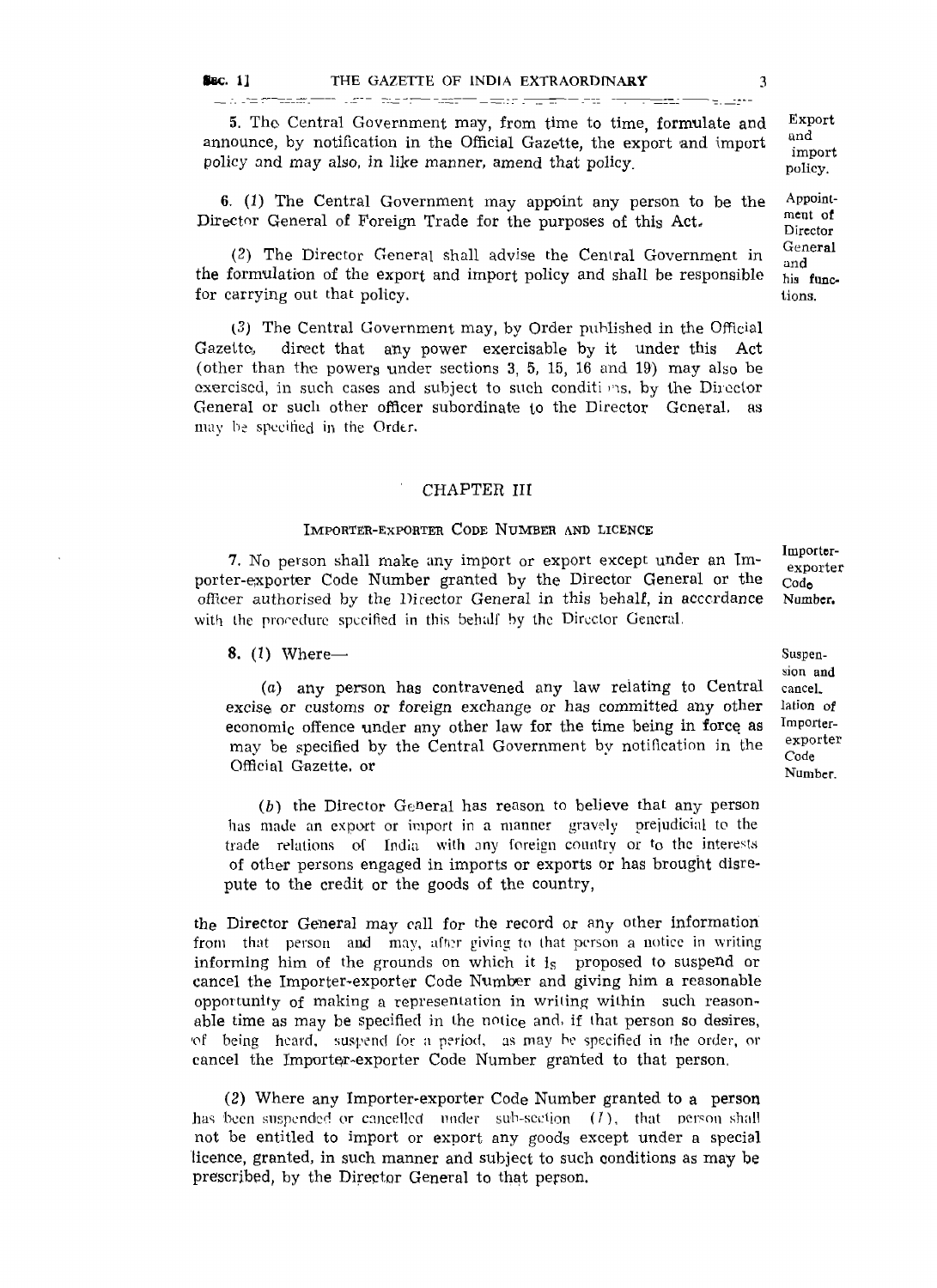Issue, suspension and cancellation, of licence.

9. (I) The Central Government may levy fees, subject to such exceptions, in respect of such person or class of persons making an application for a licence or in respect of any licence granted or renewed in such manner as may be prescribed.

(2) The Director General or an officer authorised by him may, on an application and after making such inquiry as he, may think fit, grant or renew or refuse to grant or renew a licence to import or export such class or classes of goods as may be prescribed, after recording in writing his reasons for such refusal.

(3) A licence granted or renewed under this section shall—

(a) be in such form as  $\max$  be prescribed;

(b) be valid for such period as may be specified therein; and

(c) be subject to such terms, conditions and restrictions as may be prescribed or as specified in the licence with reference to the terms, conditions and restrictions so prescribed.

(4) The Director General or the officer authorised under sub-section (2) may, subject to such conditions as may be prescribed, for good and sufficient reasons, to be recoided in writing, suspend or cancel any licence granted under this Act:

Provided that no such suspension or cancellation shall be made except after giving the holder of the licence a reasonable opportunity of being heard.

(5) An appeal against an order refusing to grant, or renew or suspending or cancelling, a licence shall lie in like manner as an appeal against an order would lie under section 15.

## CHAPTER IV

## SEARCH, SEIZURE, PENALTY AND CONFISCATION

10. *(1)* The Central Government may, by notification in the Official Gazette, authorise any person for the purposes of exercising such powers with respect to entering such premises and searching, inspecting and seizing of such goods, documents, things and conveyances, subject to such requirements and conditions, as may be prescribed.

*(2)* The provisions of the Code of Criminal Procedure, 1973 relating to searches and seizures shall, so far a<sup>s</sup> may be, apply to every search and seizure made under this section. 2 of 1974.

Contravention of provisions of this Act, rules, orders and export -md import

policy,

Power relating to search and seizure.

> 11. *(1)* No export or import shall be made by any person except in accordance with the provision<sub>s</sub> of this Act, the rules and orders made thereunder and the export and import policy for the time being in force.

(2) Where any person makes or abets or attempts to make any export or import in contravention of any provision of this Act or any rules or orders made thereunder or the export and import policy, he shall be liable to a penalty not exceeding one thousand rupees or five timos the value of the goods in respect of which any contravention is  $m$  le or attempted to be made, whichever is more.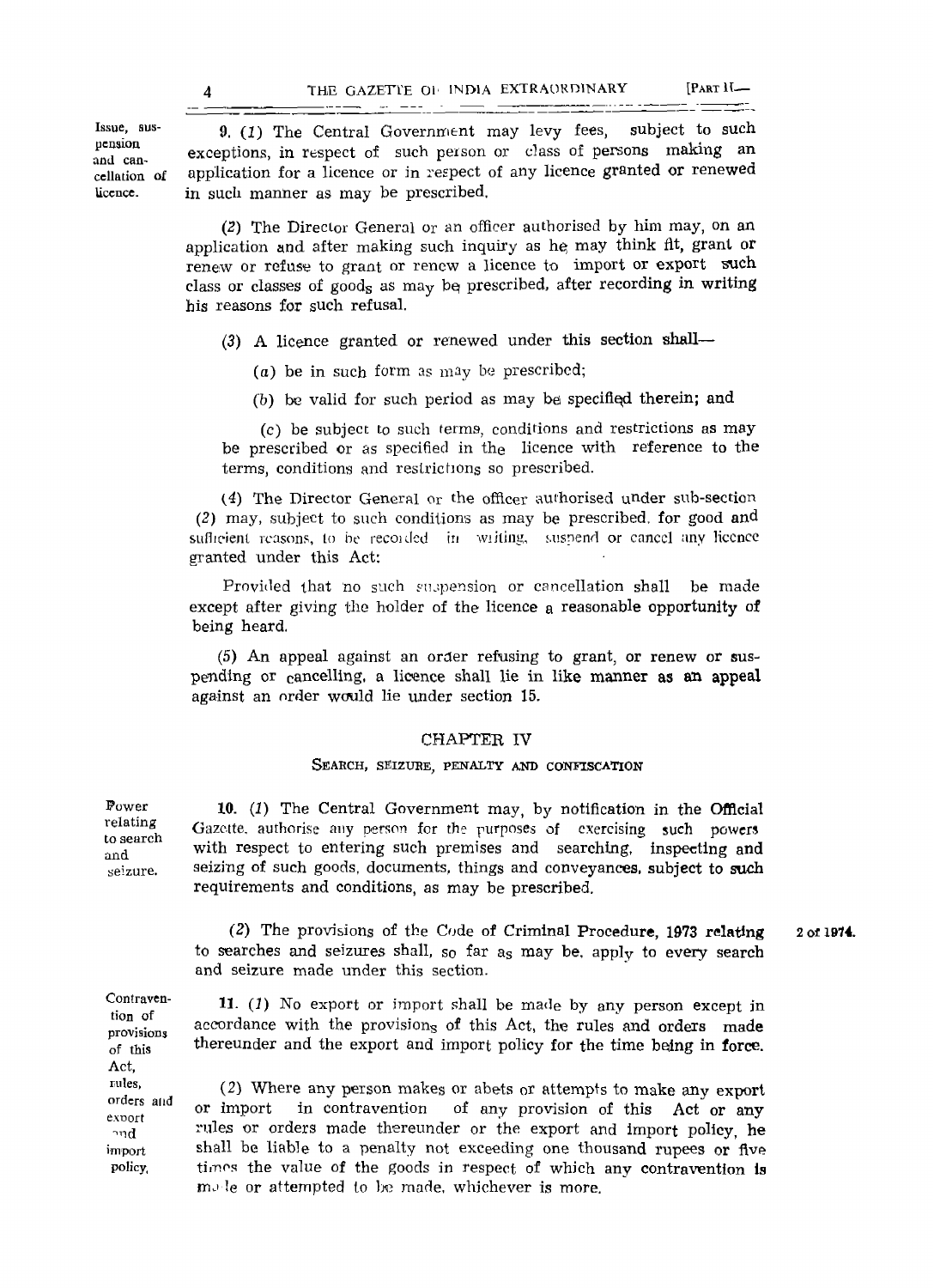(3) Where any person, on a notice to him by the Adjudicating Authority, admits any contravention the Adjudicating Authority may, in such class or classes of cases and in such manner as may be prescribed, determine, by way of settlement, an amount to be paid by that person.

<u> 1986 - Andrew Marie Barnett, mensk foar fan de ferske fan de ferske fan de ferske fan de ferske fan de ferske</u>

(4) A penalty imposed under this Act may, if it is not paid, be recovered a<sup>s</sup> an arrcar of land revenue and the Importer-exporter Code Number of the person concerned, may, on failure to pay the penalty by him, be suspended by the Adjudicating Authority till the penalty is paid.

(5) Where any contravention of any provision of this Act or any rules or orders made thereunder or the export and import policy has been, is being, or is attempted to be, made, the goods together with any package, covering or receptacle and any conveyances shall, subject to such requirements and conditions as may be prescribed, be liable to confiscation by the Adjudicating Authority.

(C) The goods or the conveyance confiscated under sub-section (5) may be released by the Adjudicating Authority, in such manner and subject to such conditions as may be prescribed, on payment by the person concerned of the redemption charges equivalent to the market value of the goods or conveyance, as the case may be.

12. No penalty imposed or confiscation made under this Act shall prevent the imposition of any other punishment to which the person affected thereby is liable under any other law for the time being in force.

Penalty or confiscation not to interfere with other punishments.

Adjudicating Authority.

Oiving of opportunity to the owner of the good?, etc.

13. Any penalty may be imposed or any confiscation may be adjudged under this Act by the Director General or, subject to such limits as may be specified, by such other officer as the Central Government may, by notification in the Official Gazette, authorise in this behalf.

14. No order imposing a penalty or of adjudication of confiscation shall be made unless the owner of the goods or conveyance, or other person concerned, has been given a notice in writing—

(a) informing him of the grounds on which it is proposed to impose a penalty or to confiscate such goods or conveyance; and

(b) to make a representation in writing within such reasonable time as may be specified in the notice against the imposition penalty or confiscation mentioned therein, and, if he so desires, of being heard in the matter.

#### CHAPTER V

#### APPEAL AND REVISION

15. (1) Any person aggrieved by any decision or order made by the Adjudicating Authority under this Act may prefer an appeal,— Appeal

( $a$ ) where the decision or order has been made by the Director General, to the Central Government;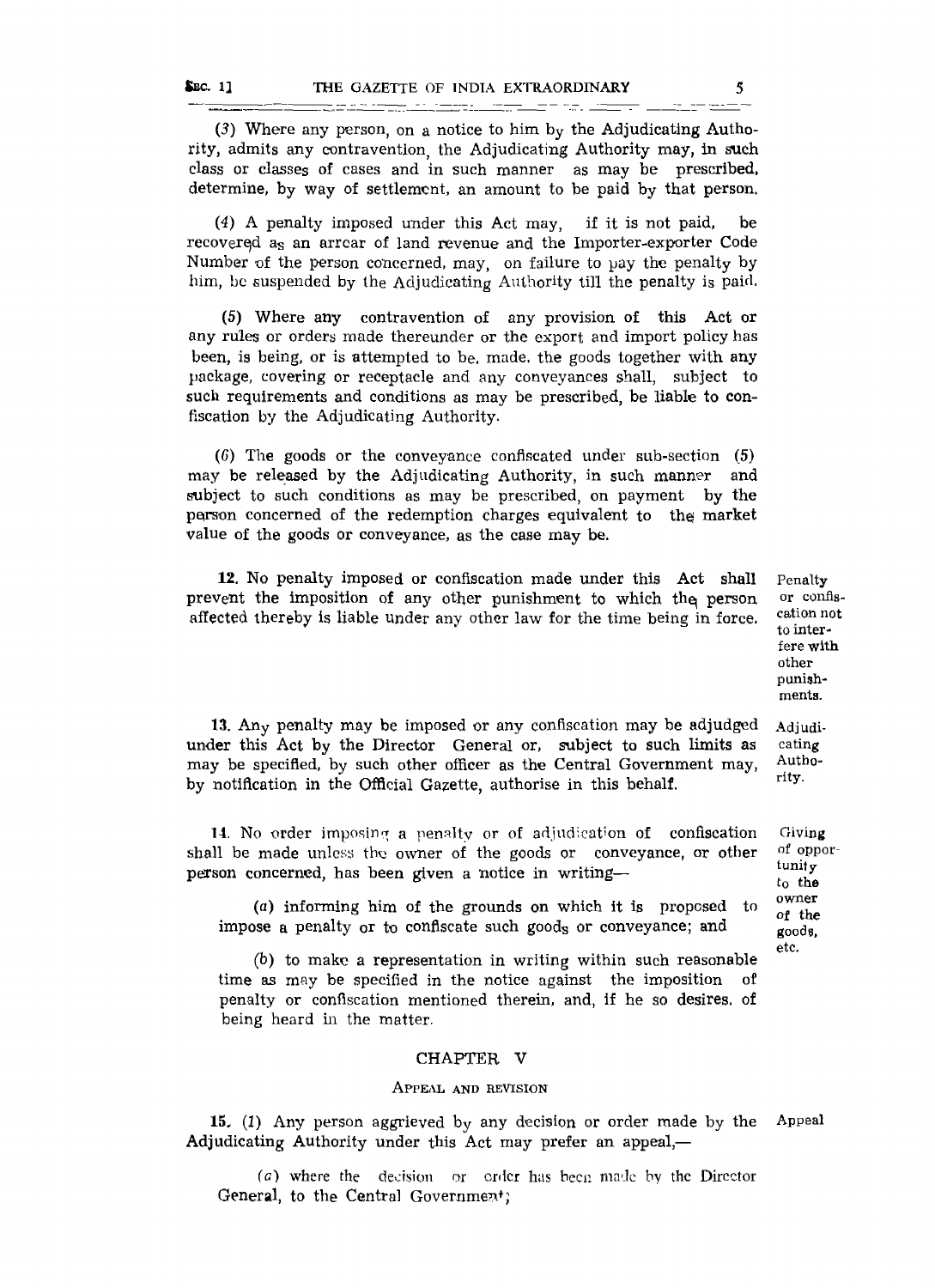(b) where the decision or order has been made by an officer subordinate to the Director General, to the Director General or to any officer superior to the Adjudicating Authority authorised by the Director General to hear the appeal,

 $\begin{minipage}{.4\linewidth} \begin{tabular}{l} \hline \textbf{1} & \textbf{2} & \textbf{3} & \textbf{3} \\ \hline \textbf{2} & \textbf{3} & \textbf{1} & \textbf{2} \\ \hline \textbf{3} & \textbf{1} & \textbf{3} & \textbf{3} \\ \hline \textbf{4} & \textbf{1} & \textbf{1} & \textbf{3} \\ \hline \textbf{5} & \textbf{1} & \textbf{1} & \textbf{1} \\ \hline \textbf{6} & \textbf{1} & \textbf{1} & \textbf{1} \\ \hline \textbf{7} & \textbf{$ 

within a period of forty-five days from the date on which the decision or order is served on such person:

Provided that the Appellate Authority may, if it is satisfied that the appellant was prevented by sufficient cause from preferring the appeal within the aforesaid period, allow such appeal to be preferred within a further period of thirty days:

Provided further that in the case of an appeal against a decision or order imposing a penalty or redemption charges, no such appeal shall be entertained unless the amount of the penalty or redemption charges has been deposited by the appellant:

Provided also that, where the Appellate Authority is of opinion that the deposit to be made will cause undue hardship to the appellant, it may, at its discretion, dispense with such deposit either unconditionally or subject to such condition<sub>s</sub> as it may impose.

(2) The Appellate Authority may, after giving to the appellant  $\alpha$ reasonable opportunity of being heard, if he so desires, and after making such further inquiries, if any, as it may consider necessary, make such orders as it thinks fit, confirming, modifying or reversing the decision or order appealed against, or may send back the case with such directions, as it may think fit, for a fresh adjudication or decision, as the case may be, after taking additional evidence, if necessary:

Provided that an order enhancing or imposing a penalty or redemption charges or confiscating goods of a greater value shall not be made under this section unless the appellant has been given an opportunity of making a representation, and, if he so desires, of being heard in his defence,

(3) The order made in appeal by the Appellate Authority shall be final.

Revision.

1C. The Central Government, in the case of any decision or order, not being a decision or order made in an appeal, made by the Director General, or the Director General in the ease of any decision or order made by any officer subordinate to him, may on its or his own motion or otherwise, call for and examine the records of any proceeding in which a decision or an order imposing a penalty or redemption charges or adjudicating confiscation has been made and against which no appeal has been preferred, for the purpose of satisfying itself or himself, as the case may be, as to the correctness, legality or propriety of such decision or order and make such orders thereon as may be deemed fit:

Provided that no decision or order shall be varied under this section so as to prejudicially affect any person unless such person—

(a) has, within a period of two ycar<sup>s</sup> from the date of such decision or order, received a notice to show cause why such decision nr order shall not be varied, and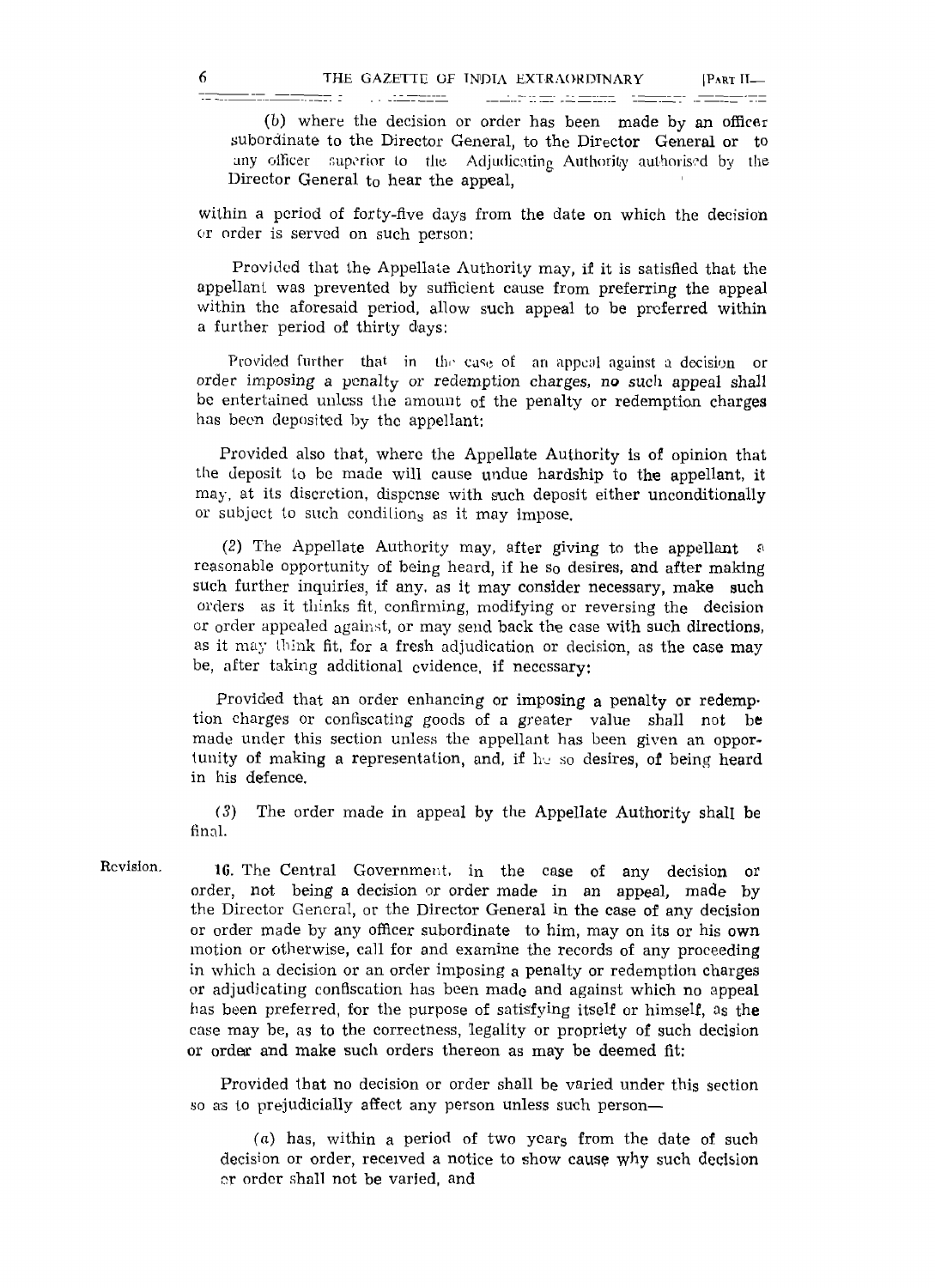$\equiv$   $\equiv$   $\equiv$ 

 $(b)$  has been given a reasonable opportunity of making representation and, if he so desires, of being heard in his defence.

17.  $(1)$  Every authority making any adjudication or hearing any appeal or exercising any powers of revision under this Act shall have all the powers of a civil court under the Code of Civil Procedure, 1908, while trying a suit, in respect of the following matters, namely:— **8 of 1908.**

Powers of Adjudicating and othc<sup>r</sup> Authorities.

(a) summoning and enforcing the attendance of witnesses;

 $(b)$  requiring the discovery and production of any document;

(c) requisitioning any public record or copy thereof from any court or office;

(d) receiving evidence on affidavits; and

(e) issuing commissions for the examination of witnesses or documents.

(2) Every authority making any adjudication or hearing any appeal or exercising any powers of revision under this Act shall be deemed to be a civil court for the purposes of sections 345 and 346 of the Code of Criminal Procedure, 1973.

(3) Every authority making any adjudication or hearing any appeal or exercising any powers of revision under this Act shall have the power to make such orders of an interim nature as it may think fit and may also, for sufficient cause, order the stay of operation of any decision or order.

(4) Clerical or arithmetical mistakes in any decision or order or errors arising therein from any accidental slip or omission may at any time be corrected by the authority by which the decision or order was made, either on its own motion or on the application of any of the parties:

Provided that where any correction proposed to be made under this sub-section will have the effect of prejudicially affecting any person, no such correction shall be made except after giving to that person a reasonable opportunity of making a representation in the matter and no such correction shall be made after the expiry of two years from the date on which such decision or order was made.

## CHAPTER VI

#### **MISCELLANEOUS**

.18. No order made or deemed to have been made under this Act shall be called in question in any court, and no suit, prosecution or other legal proceeding shall lie against any person for anything in good faith done or Intended to be done under this Act or any order made or deemed to have been made thereunder.

Protection of **action taken in good faith.**

**Power to make rules.**

19. (1) The Central Government may, by notification in the Official Gazette, make rules for carrying out the provisions of this Act.

**2 of 1974,**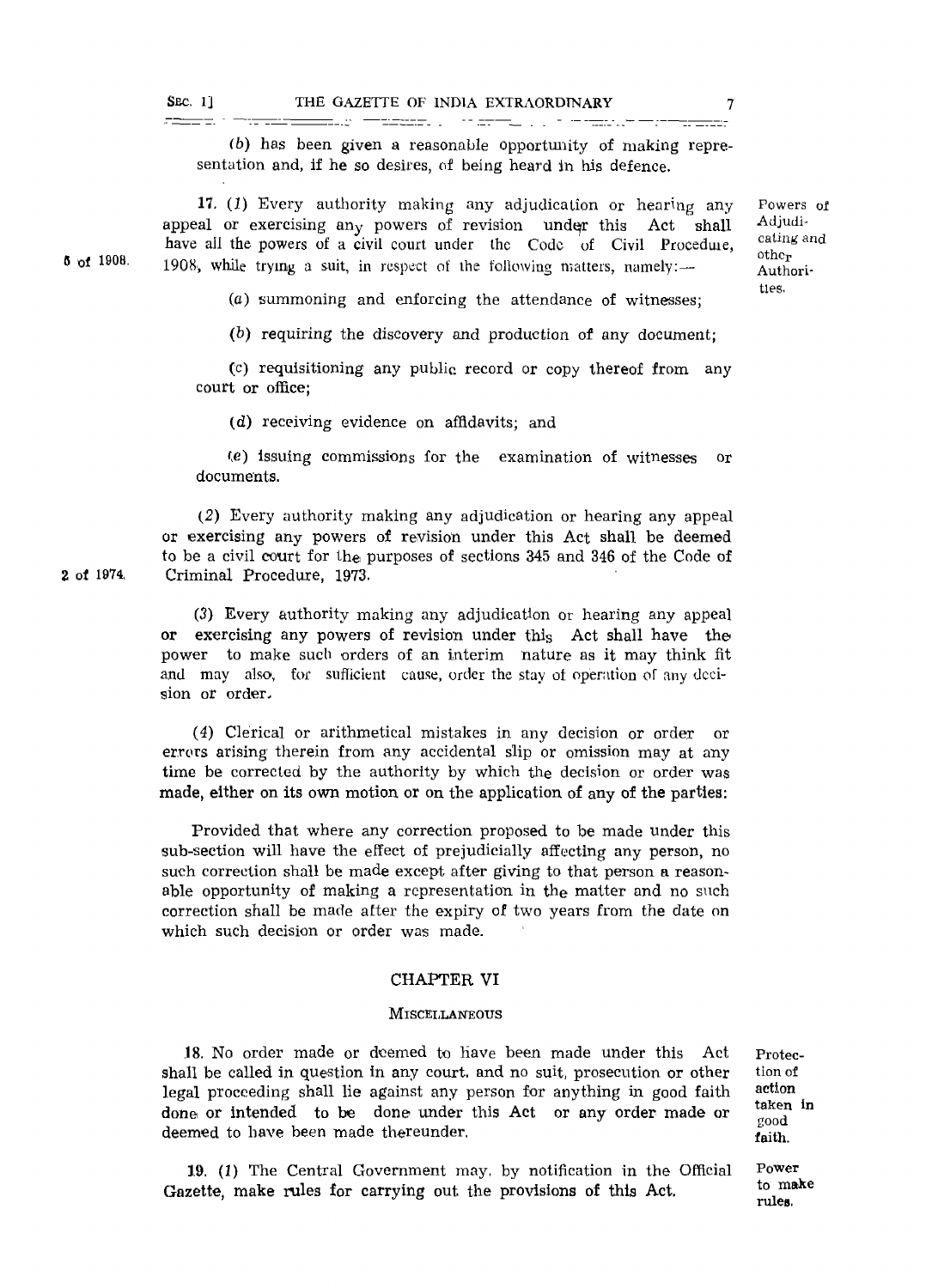(2) In particular, and without prejudice to the generality of the foregoing power, such rules may provide for all or any of the following matters, namely: —

(a) the) manner In which and the conditions subject to which a special licence may be issued under sub-section (2) of section 8;

(b) the exceptions subject to which and the person or class of persons in respect of whom fees may be levied and the manner in which a licence may be granted or renewed under sub-section (1) of section 9;

(c) the class or classes of goods for which a licence may be granted Undep sub-section (2) of section 9;

(d) the form in which and the terms, conditions and restrictions subject to which licence may be granted under sub-section  $(3)$  of section 9;

*(e)* the conditions subject to which a licence may be suspended or cancelled under sub-section (4) of section 9;

(f) the premises, goods, documents, things and conveyances in respect of which and the requirements and conditions subject to which power of entry, search, inspection and seizure may be exercised under sub-section  $(1)$  of section  $10$ ;

*(g)* the class or classes of cases for which and the manner in which an amount, by way of settlement, may be determined under sub-section *(3)* of section 11;

(h) the requirements and conditions subject to which goods and conveyances shall be liable to confiscation under sub-section (5) of section 11;

(i) the manner in which and the conditions subject to which goods and conveyances may be released on payment of redemption charges under sub-section (6) of section 11; and

*(j)* any other matter which i<sup>s</sup> to be, or may be, prescribed, or in respect of which provision is to be, or may be, made by rules.

*(3)* Every rule and every Order made by the Central Government under this Act shall be laid, as soon as may be after it is made, before each House of Parliament, while it is in session, for a total period of thirty days which may be comprised in one session or in two or more successive sessions, and if, before the expiry of the session immediately following the session or the successive sessions aforesaid, both Houses agree in making any modification in the rule or the Order or both Houses agree that the rule or the Order should not be made, the rule or the Order, as the case may be, shall thereafter have effect only in such modified form or be of no effect, as the case may be; so, however, that any such modification or annulment shall be without prejudice to the validity of anything previously done under that rule or the Order.